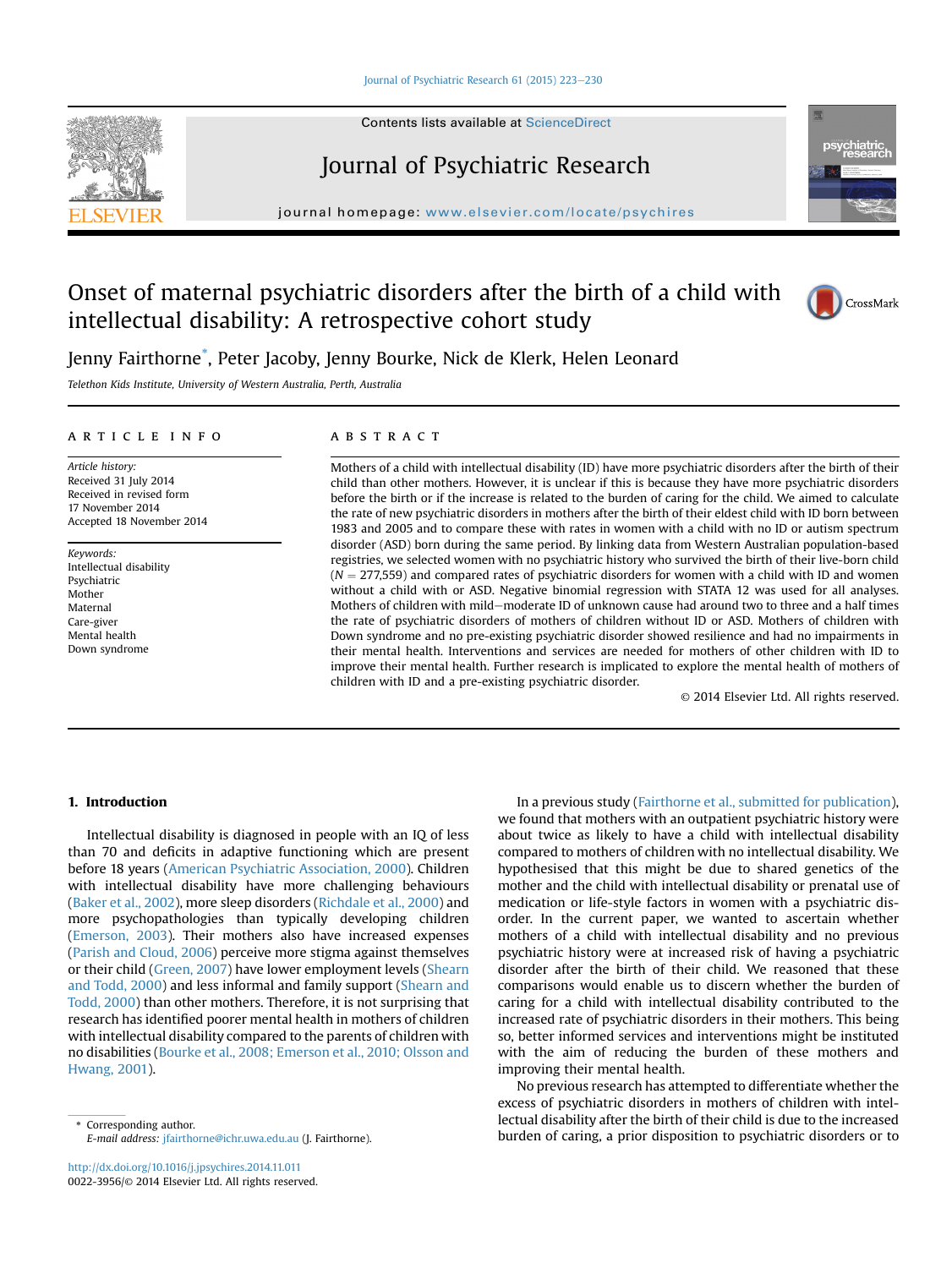increased exposure to ante-natal risk factors for intellectual disability in women with a previous psychiatric disorder. Moreover, grouping mothers, according to the level of intellectual disability of their child and according to whether the cause is known would enable the most vulnerable groups of mothers to be identified.

Therefore, according to type and level of intellectual disability, we aimed to:

- 1. Compare the incidence of any psychiatric diagnosis in mothers after the birth of a child with intellectual disability compared to mothers with no child with intellectual disability or autism spectrum disorder (ASD) where mothers had no record of a psychiatric disorder before the birth of their child.
- 2. Compare the incidence of the most frequent psychiatric diagnostic categories, in mothers after the birth of a child with intellectual disability compared to mothers with no child with intellectual disability or ASD and where mothers had no record of a psychiatric disorder before the birth of their child.

## 2. Methods

#### 2.1. Study population

The study population consisted of all women who gave birth to a live child in Western Australia (WA) between 1st January 1983 and 31st December 2005 inclusive. We linked de-identified data-sets from four statutory state-based registries and a state-wide disability database [\(Holman et al., 1999](#page--1-0)). The Hospital Morbidity Data System (HMDS) ([Department of Health WA, 2011](#page--1-0)) provided us with admission dates and ICD-9 and ICD-10 codes for all hospital separations in WA from 1970 to 2010. The Mental Health Information System (MHIS) ([Department of Health WA, 2011](#page--1-0)) provided us with appointment dates and the associated ICD-9 and ICD-10 codes for all public outpatient mental health contacts in WA from 1970 to 2010. The Midwives Notification System (MNS) provided us with the birth dates of all children born in WA during the collection period and socio-demographic information which we used to create explanatory variables. The WA Death Registry provided death dates of mothers and children to enable us to adjust the period when women were at risk of a psychiatric disorder due to the burden of care of their child. Using the Intellectual Disability Exploring Answers (IDEA) Database ([Petterson et al., 2005\)](#page--1-0), we gathered diagnostic information of children born between 1983 and 2005. Personnel from WA's Data Linkage Unit ([Department of Health WA, 2011\)](#page--1-0) created a unique code for each mother enabling us to link these data-sets. After removing 20, 583 (6.9%) mothers with a psychiatric disorder prior to the birth of their index child and all mothers and babies who had died on the date of the index birth, our cohort comprised 277,559 mothers.

# 2.2. Maternal groups

We excluded mothers of children with ASD from the comparator group because researchers have also found that the mental health of mothers of children with ASD is poorer than that of mothers of typically developing children [\(Daniels et al., 2008; Montes and](#page--1-0) [Halterman, 2007\)](#page--1-0). Hence our comparator group was all women with a live child born between 1st January 1983 and 31st December 2005 and who had no child diagnosed with intellectual disability or ASD before December 31st, 2010. For comparator mothers, the index child was the first child born during the collection period. We allocated mothers of one or more children with intellectual disability (but not ASD) into one of four case groups. These were labelled mild-moderate intellectual disability of unknown cause, severe intellectual disability of unknown cause, Down syndrome and intellectual disability of known cause excluding Down syndrome. For these women, the index child was the eldest child with an intellectual disability. When choosing our case groups, we considered the particular challenges likely to result in differential burdens of care. For example, we separated mothers of children with severe intellectual disability of unknown cause from mothers of children with mild–moderate intellectual disability of unknown cause because children with severe intellectual disability are likely to have a much greater medical burden. Hence, the challenges faced by mothers could be expected to vary. We also separated mothers of children with Down syndrome from other mothers of children with intellectual disability of known cause. This was because the numbers for the former were sufficiently large and because research has identified that these mothers of children are less likely to have poorer mental health outcomes than mothers of children with other intellectual disability of known cause. The interrelationships of these case groups are illustrated in [Fig. 1.](#page--1-0)

#### 2.3. Psychiatric disorders before the index birth

Mothers with a psychiatric disorder before the birth of their index child were excluded from our data-set. These were all women with one or more diagnoses from the eleven blocks of Chapter 5 of the International Statistical Classification of Diseases and Related Health Problems 10th Revision (ICD-10) [\(World Health Organisation, 2004\)](#page--1-0) or an ICD-9 equivalent code (Supplementary Table 1).

## 2.4. Explanatory variables

We have previously demonstrated that socio-economic disadvantage, young maternal age and high parity are associated with the risk of mild-moderate intellectual disability of unknown cause ([Leonard et al., 2011](#page--1-0)). Therefore, we included measures of these traits as variables in our model. We calculated a four-level variable for socio-economic status (SES) from the Index of Relative Socioeconomic Disadvantage [\(Australian Bureau of Statistics, 2009\)](#page--1-0) for 2001. Where this was missing, we used the same statistic but for 1996 or 2006 or a similar statistic for 2001 termed 'Statistical local areas' rather than 'Collection Districts'. Maternal age at index birth was categorised as  $<$ 20, 20–35 and  $>$ 35 years. Parity at the time of index birth was categorised as No previous child; One previous child;  $2-3$  previous children; and >3 previous children. The birth year of the index child was grouped into bands of 1983–88; 1989–94; 1995–2000 and  $2001-5$ . We did not include births after 2005 as we reasoned that a five year lee-way period was needed for children with mild intellectual disability to have a reasonable opportunity to be diagnosed.

#### 2.5. Psychiatric status

We used seven of the eleven blocks defined in ICD-10 [\(World](#page--1-0) [Health Organisation, 2004](#page--1-0)) to categorise psychiatric status after the index birth (Supplementary Table 1). Block 1 (Organic disorders), Block 8 (Mental retardation), Block 9 (Disorders of psychological development) and Block 10 (Behavioural and emotional disorders with onset usually occurring in childhood and adolescence) were omitted because we saw these as unlikely to develop in response to care-giving or because they were life-long disorders. In order to determine the most frequent diagnostic categories, we created variables which counted the number of women with one or more diagnoses in each of the seven blocks of interest. For blocks with higher numbers of affected mothers, we created measures for women with one or more episodes from the block. These women were allocated a score which was equal to the sum of hospital admissions and outpatient contacts which were associated with an